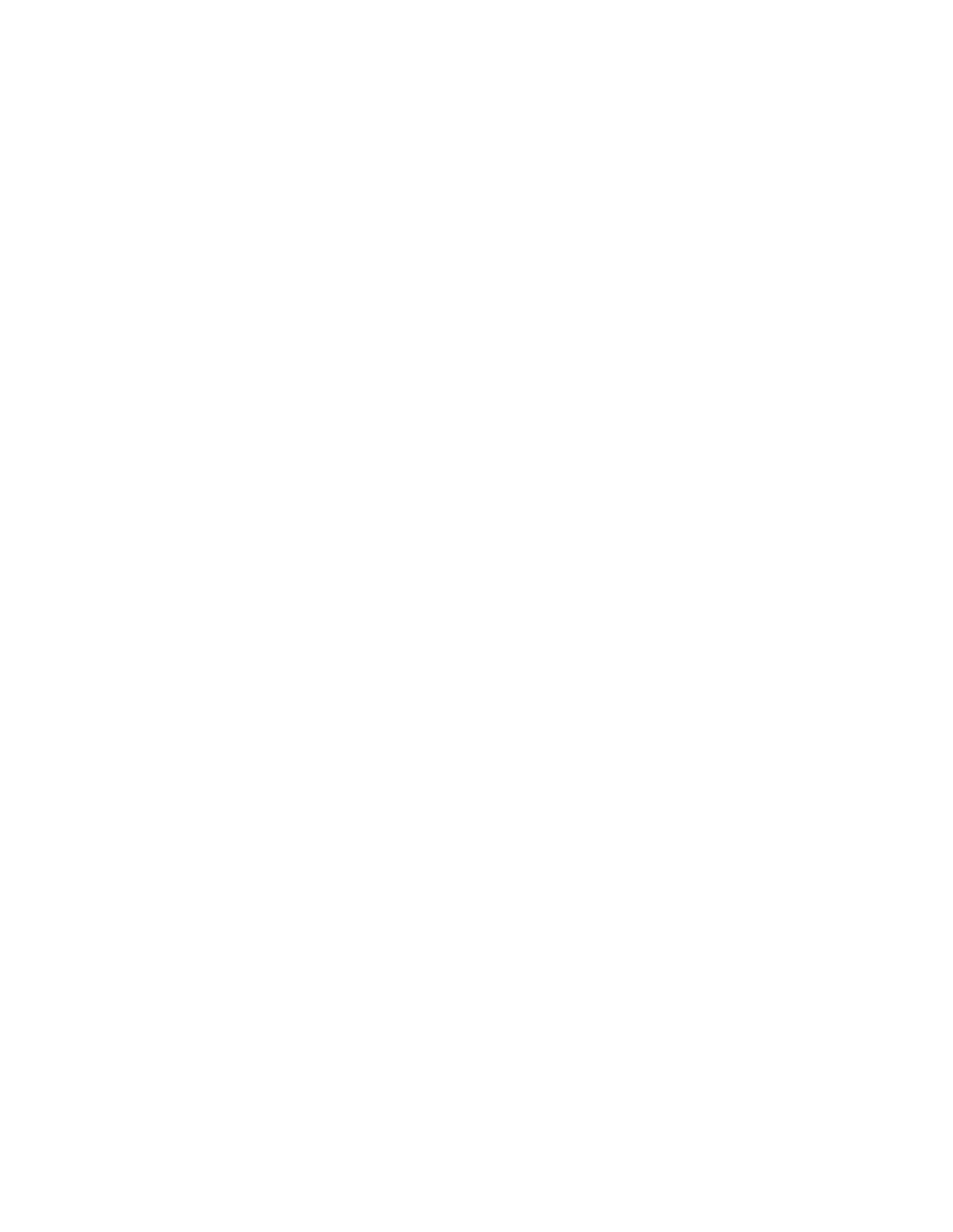# "Heiligendamm has turned out to be a highly successful Summit and could even be an historic one."1

#### Introduction

The June 2007 G8 climate summit at Heiligendamm, Germany ended with a historic breakthrough: developed and developing countries will create a post-Kyoto structure for long-term greenhouse gas (GHG) emissions reductions through the UN framework. This year's follow-up will culminate with the UNFCCC Bali meetings in December, and discussions will continue through the next several G8 presidencies.

Many environmental advocates understandably criticized what is not in the Heiligendamm G8 agreement—a consensus on long-term targets. But critics overlook what has materialized in a G8 summit agreement for the first time: a new commitment to develop climate technology agreements and initiatives that will complement cap and trade.

This result is surprising and unprecedented. It means that Europe, the United States, as well as China and India, will start a multi-year process this year to create a new post-2012 climate framework that will include a portfolio of measures, including cap and trade as well as new climate technology agreements and policies.

For a number of years, Clean Energy Group (CEG), with the support of key foundations,<sup>2</sup> has championed the need for complementary technology agreements in any long-term climate strategy. Complementary technology agreements can accelerate the development and deployment of exisiting and breakthrough clean energy technologies beyond the least-cost approach of cap and trade systems. In addition, technology-based agreements will increase the ablility of countries or regions to meet more stringent emissions caps. CEG has worked on a complementary technology approach most recently through our network, the International Initiative on Climate Technology Policy (IICTP).

We are pleased to see that the importance of complementary climate technology agreements is beginning to win some recognition in global climate policy. In this memorandum, we describe our early sense of the significance (and limits) of the Heiligendamm summit agreement on technology and cap and trade. We thought it important to share these ideas now, especially since few of them have made it into the conventional press coverage. We also describe the challenges of building a complementary technology structure into the global dialogue on climate and energy.

#### The 2007 Agreement and Complementary Technology Policy

If one reads the U.S. press coverage regarding the June 2007 G8 meetings, the top story on the G8 Summit Declaration is the lack of support by the United States (as well as China and India) for any hard global caps on emissions reductions. That is an important omission. Nevertheless, key European climate leaders have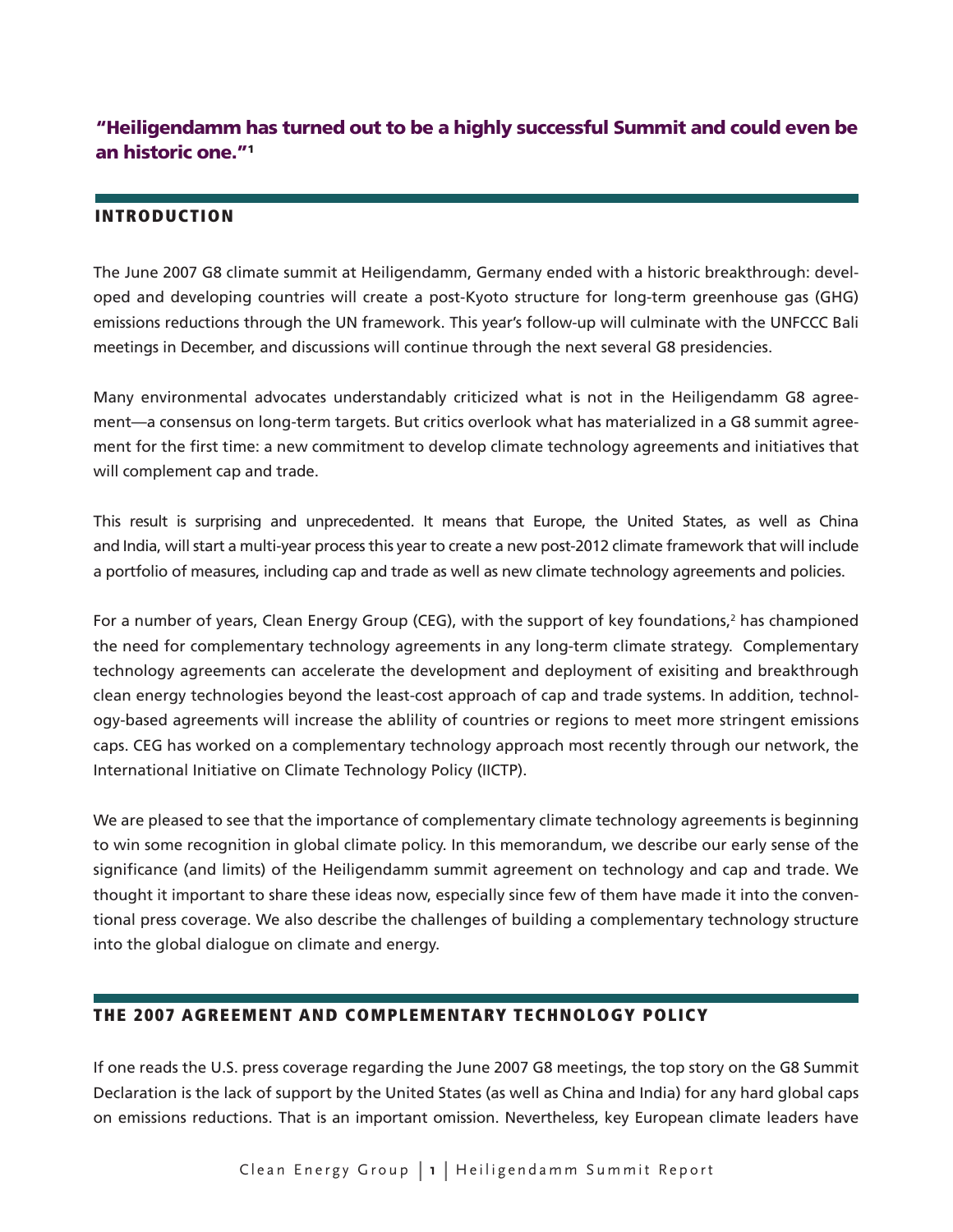called the Heiligendamm meeting a "breakthrough" in global climate discussions and have hailed the agreement as the start of a new, meaningful climate strategy.

- Germany's Angela Merkel said the Heiligendamm meeting was a "huge success."
- Britain's Prime Minister said it was a "major, major step forward."
- And Yvo de Boer, the head of the UN Climate Change Secretariat said that the declaration is "everything I had hoped for." He added, "It very clearly calls for a launch of negotiations in Bali in December of this year, it calls for conclusion of negotiations in 2009 in order to have a post-2012 climate change regime in place under the auspices of the UN."

Given these somewhat contrasting views, it is fair to ask what is so important about the Declaration, so unique, that pre-summit fears of catastrophic failure instead turned into this unexpected praise. Perhaps it was simply resignation, putting the best face on what the leaders could have received from the Bush Administration. But we think there is more to the story.

First, all G8 countries (as well as China, India, Brazil, Mexico and South Africa) are now committed to developing a post-2012 climate agreement through the UN and related frameworks. In effect, the G8 Summit Declaration does represent a general consensus on a 50% reduction of GHG emissions by 2050—a key demand of all European countries before the summit (although the strength of U.S. support is not clear). These developments mean there will be an extension of the cap-and-trade system beyond 2012, in one form or another. The need to work internationally toward long-term climate and energy stability has now been recognized by all G8 members.

Second, G8 nations have made new global commitments to complementary climate technology policies, innovation, and investment—in addition to cap-and-trade measures for the first time. This point should not be ignored. These commitments could become dramatic new initiatives if they are implemented effectively. The 2007 G8 agreement concretely expanded the range of policy measures needed to achieve longterm reductions by stressing the need for these complementary climate technology agreements and initiatives on a global scale. The G8's recognition of this approach could prove to be a watershed in the history of climate policy.

Third, and perhaps most important, these commitments will only be as effective as the complementary technology development process put into the long-term post-2012 framework. We understand this work will proceed through the Gleneagles dialogue during the next several months, and the product of that work will lead up to the negotiations at the Bali conference at the end of this year. Structuring a process for including complementary technology initiatives into these international energy negotiations will be a real and difficult challenge for the next few years of climate policy making.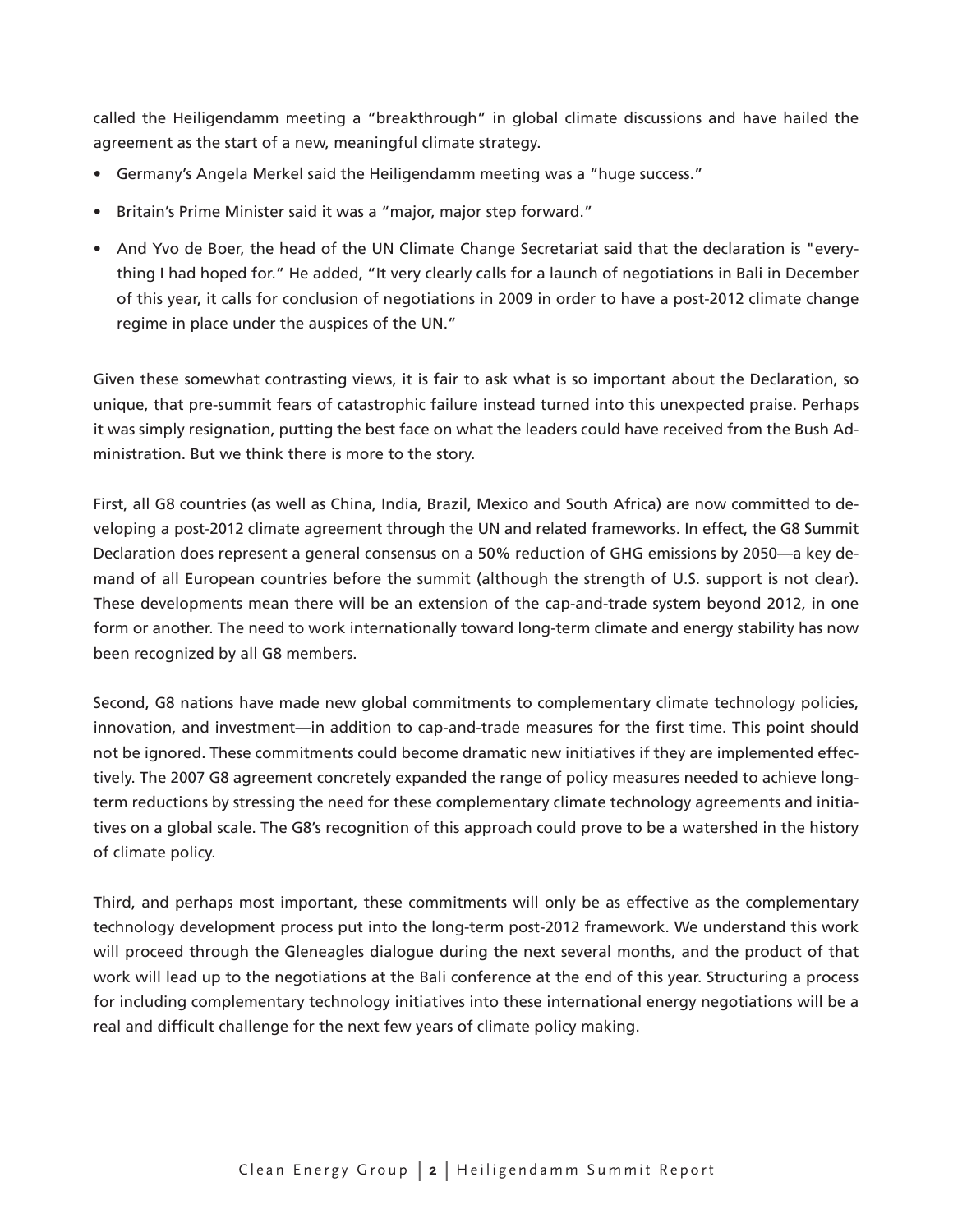# Specific Complementary Technology Measures

Some potentially transformational elements of the 2007 G8 agreement could reshape and strengthen global climate policy:

- The 2007 G8 deal contains explicit agreements that commit the G8 member countries, in principle, to technology innovation, deployment, and finance as a portfolio of measures to complement cap and trade.
- The 2007 G8 deal calls for coordinated technology strategies that will take a disaggregated approach to technology innovation, with new collaborations at the international, multilateral, and sub-national levels—perhaps a new "geometry of solutions" as we have discussed with our European colleagues.
- On technology, the G8 member countries call for "unprecedented international cooperation"<sup>3</sup> beyond the conventional measures of the past.
- On the time scale, the Heiligendamm agreement calls for technology-based "frameworks that accelerate action in the next decade."4
- The Heiligendamm agreement calls for an "expanded approach to collaboratively accelerate the widespread adoption" of low carbon technologies, including "strategic planning and…technology roadmaps to strengthen the role of advanced technology…."5
- In particular, this complementary technology agreement approach to climate is expressed in a series of relatively detailed commitments that, among other things, would create "complementary national, regional and global policy frameworks…"6

# The Summit Agreement and its Technology Commitment

In particular, this complementary technology agreement approach to climate is expressed in a series of relatively detailed commitments in the 2007 Summit:

We recognise the important opportunities offered by effective action addressing climate change, in particular for innovation, technological development as well as poverty reduction. Strong economies together with a wide range of policy instruments such as market-based mechanisms, including emissions-trading, tax incentives, and regulatory measures as well as technology cooperation and a shared long-term vision, are key to guide investment decisions, to generate technology commercialisation, to enhance energy security, to promote sustainable development and to slow, stabilize and then significantly cut global emissions of greenhouse gases.<sup>7</sup>

Addressing the challenge of energy security will require unprecedented international cooperation in several areas, including market transparency, enhancing energy efficiency, diversifying energy supplies and developing and deploying new and transformational technologies.<sup>8</sup>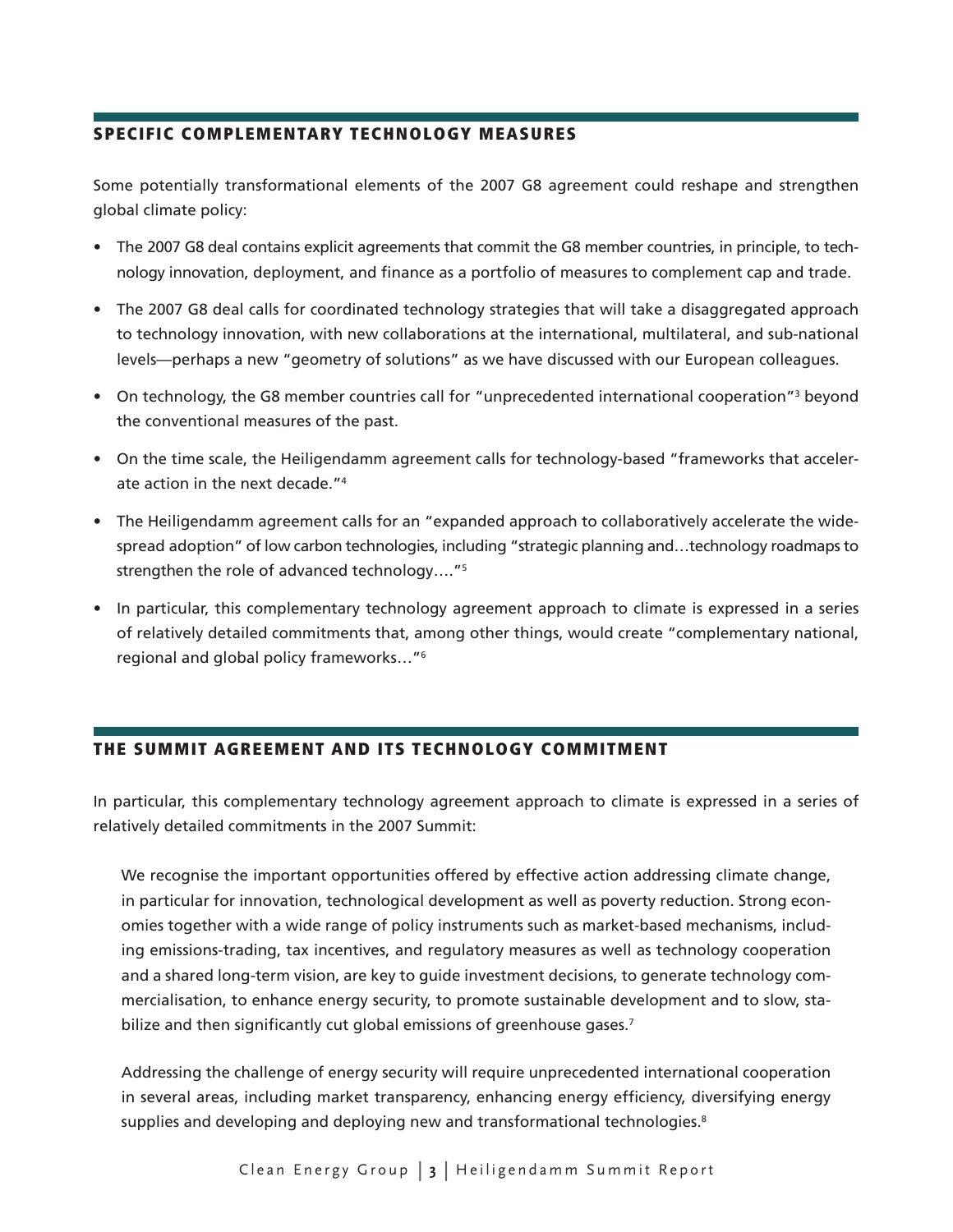We share a long-term vision and agree on the need for frameworks that will accelerate action over the next decade. Complementary national, regional and global policy frameworks that co-ordinate rather than compete with each other will strengthen the effectiveness of the measures.<sup>9</sup>

In line with much of our thinking over the last few years, the G8 agreement contains a clear statement in support of constructing detailed, cooperative technology agreements and initiatives on development, commercialization, and innovation through new planning and technology roadmaps:

Technology is a key to mastering climate change as well as enhancing energy security. We have urgently to develop, deploy and foster the use of sustainable, less carbon intensive, clean energy and climate-friendly technologies in all areas of energy production and use. We have to develop and create supportive market conditions for accelerating commercialisation of new less carbon intensive, clean-energy and climate-friendly technologies. Furthermore, to ensure sustainable investment decisions worldwide, we need an expanded approach to collaboratively accelerate the widespread adoption of clean-energy and climate-friendly technologies in emerging and developing economies. Therefore, we will

- stimulate global development, commercialisation, deployment and access to technologies,
- promote major emerging and developing economies' participation in international technology partnerships and collaborations,
- scale up national, regional and international research and innovation activities
- and undertake strategic planning and develop technology roadmaps to strengthen the role of advanced technology in addressing climate change.<sup>10</sup>

The 2007 G8 agreement includes strong support for greater collaboration among member nations in the use of both policy and market mechanisms to advance technology development through the private investment community:

Private sector investment is and will remain the primary means of technology deployment and diffusion. Strong economies and a wide range of policy instruments are required to develop, deploy and foster climate-friendly technologies. Market mechanisms, such as emissions-trading within and between countries, tax incentives, performance-based regulation, fees or taxes, and consumer labeling can provide pricing signals and have the potential to deliver economic incentives to the private sector. Fostering the use of clean technologies, setting up emissions-trading systems and, as many of us are doing, linking them are complementary and mutually reinforcing approaches.

Therefore, we will share experience on the effectiveness of the different policy instruments in order to

• better provide the international business community with a predictable and long-term perspective, and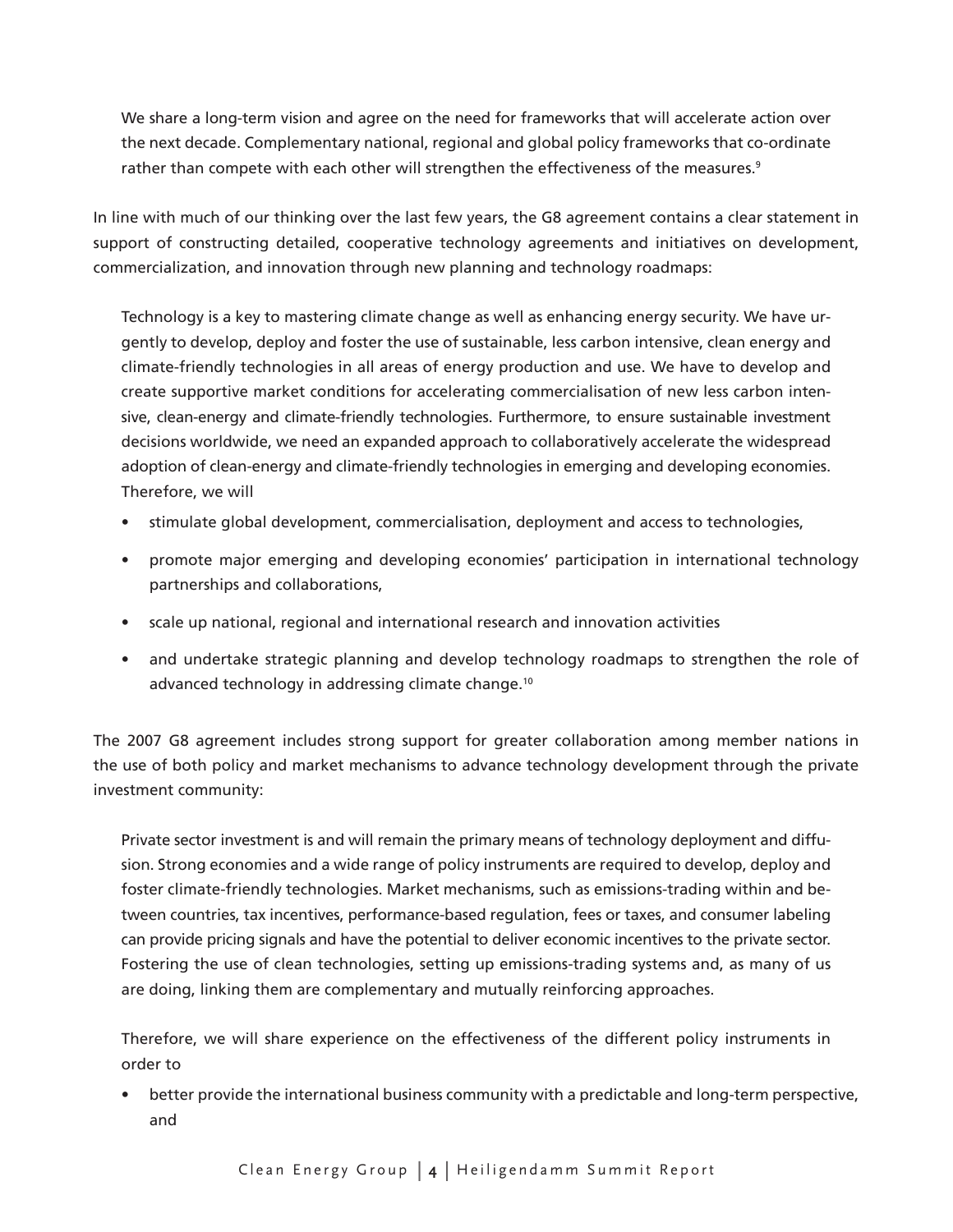• strengthen and extend market mechanisms by, inter alia, developing and extending existing programmes, taking into account the appropriate metrics for such systems.<sup>11</sup>

Finally, in an accompanying document, Brazil, India, China, Mexico and South Africa lent their support to the G8 agreement to support technology innovation for developing countries:

- In order for developing countries to contribute to the efforts to address climate change, access to adequate technology is a key enabling condition. We need an agreement on transfer of technologies at affordable cost . . . .12
- Many needed technologies based on resource endowments of developing countries…do not exist or are too expensive. Collaborative R&D between developing and developed country R&D institutions can address this gap.  $13$

# A Possible Turning Point on Climate Technology Policy

This new (or renewed) G8 emphasis on accelerated technology development—along with cap and trade should not be underestimated. These statements could be just more rhetoric, or they could become bold global commitments to a new focus on climate technology innovation and commercialization. At this time, their shape and direction are not clear.

We believe that the 2007 G8 Summit Declaration could represent a turning point in climate policy—that it could presage a more dynamic approach to climate technology development.

So far, the conventional technology approaches do not go beyond the current Bush Administration's voluntary agreements, such as the Asian Pacific Partnership. To date, addressing climate technology has meant information sharing, cooperative research and development, or voluntary agreements.

While these traditional measures can be effective in limited ways, the 2007 G8 agreement suggests that alone such measures are insufficient to the future task of accelerating technology development and commercialization. The 2007 G8 agreement could mean we are entering into an era where more aggressive technology policy will be a more important part of the long-term climate framework.

Indeed, it is difficult to imagine rapid progress within the "decade to act" timeframe set out in the 2007 G8 agreement without more aggressive cooperative technology policy measures.

Starting now, and moving beyond the Bali meeting in December 2007, the international community will negotiate a long-term cap and trade system, as well as a new complementary technology development process for the post-2012 framework. The opportunity to affect long-term climate change policy is now more critical than ever.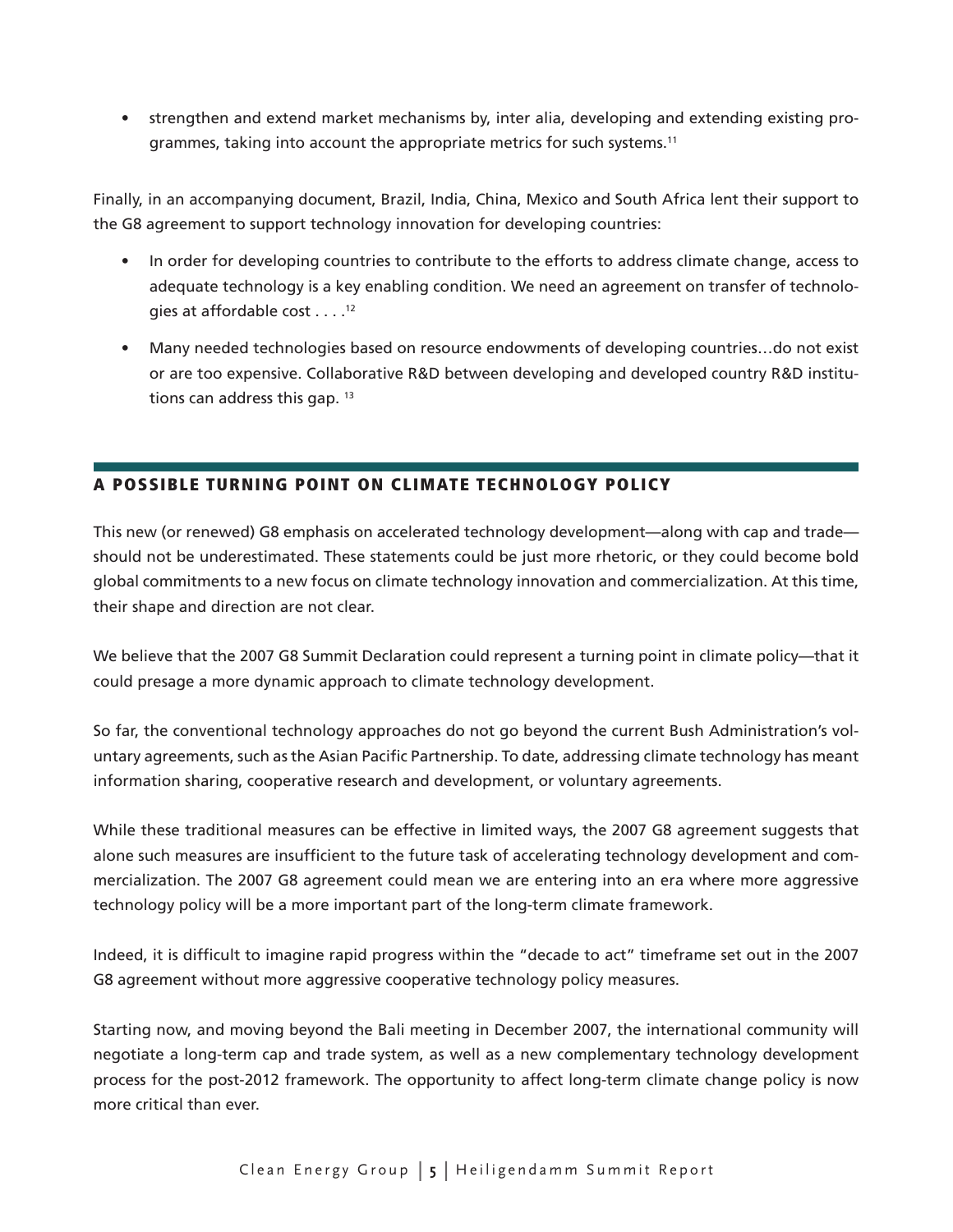#### CEG's IICTP Network

Several foundations helped CEG start a new network we call the International Initiative on Climate Technology Policy or IICTP. The group includes climate officials from the UK, Germany and Canada, as well as nonprofits, diplomats, and academic experts.

The overall goal of the IICTP is to:

Develop strategies for a new parallel and complementary "climate technology policy approach" to climate stabilization and energy security. The group has agreed to explore and pursue policy and investment strategies at the international, national, and sub-national levels to support radical technology innovation.

With this group of experts, CEG began a series of meetings in late 2005 in Montreal, Canada to start a discussion about complementary technology policies as part of a new post-2012 climate framework. We continued those efforts with meetings in Berlin, Germany with the Heinrich Böll Foundation in the fall of 2006. We then met with European climate officials in March of 2007 in Berlin and London, during the run up to the Heiligendamm Summit, to discuss how we might work together to support these efforts.

Members of the IICTP identified a short-term objective of moving these policy ideas on to the agenda of the G8 Dialogue and long-term objective of developing a robust set of technology policy initiatives that would address climate stabilization and energy security.

We are extremely pleased to report that the 2007 G8 agreement now contains a global commitment to develop new complementary technology agreements and strategies through the UN framework. As a result, of these new directions, any long-term, post-2012 climate framework is more likely to include complementary initiatives and agreements on technology innovation, deployment, and investment.

# Work Required for the Post-2012 Framework

The next challenge is twofold: The first task is to help ensure that the G8's commitment to accelerating clean energy innovation is adopted by the larger community in post-Kyoto climate negotiations. The second part is to help structure an international agreement that will accelerate the development and deployment of clean energy technologies on a scale fitting the twin challenges of global climate change and energy security.

We see the latter task (structuring an international agreement) as involving at least two additional elements; in both cases, the purpose is to inform technology development discussions and decision-making at various levels (international, national, and sub-national):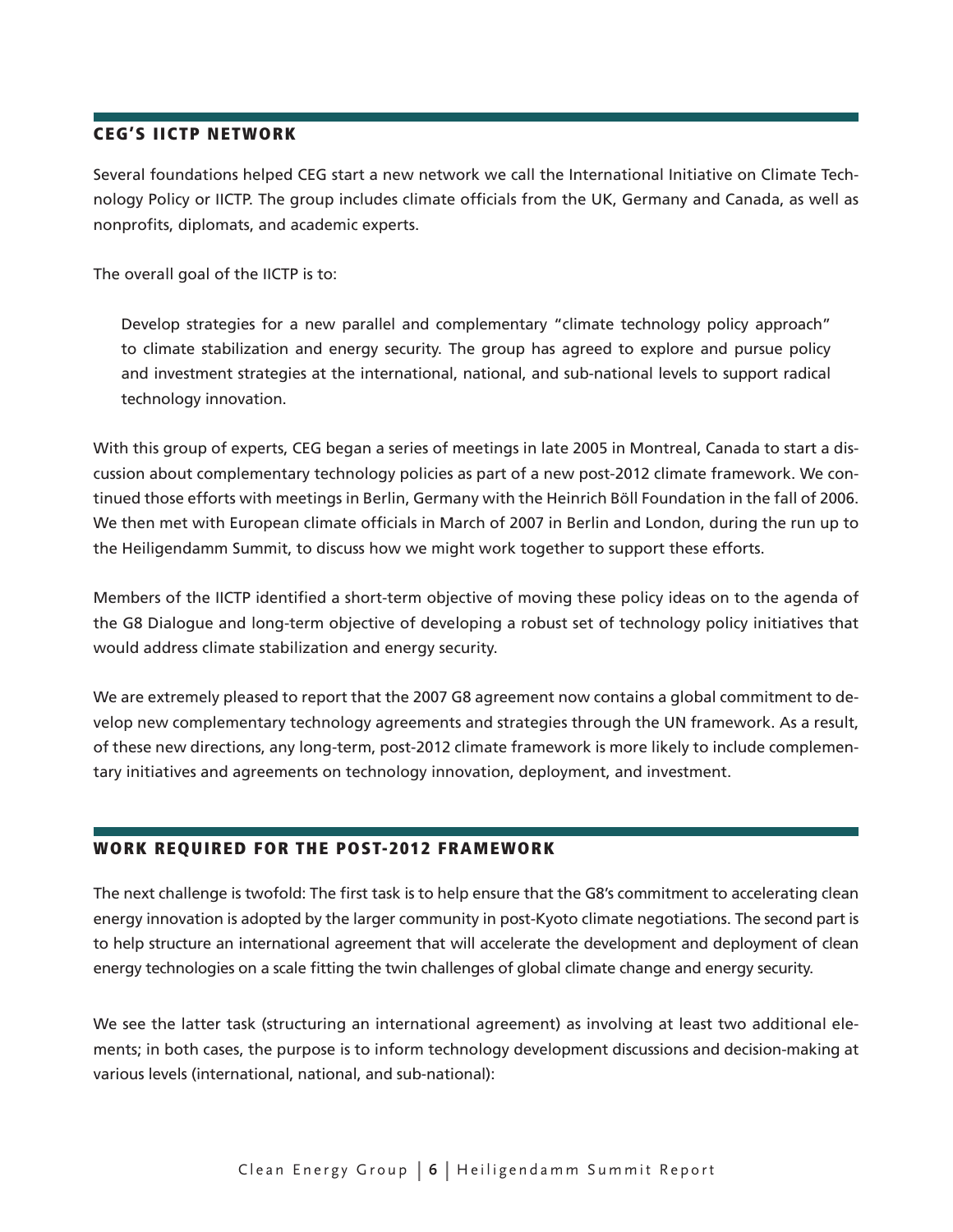- 1) We need a discussion of new *substantive technology policies* emerging around the globe that could inform the UN complementary technology development process, that go beyond information sharing, to real technology development opportunities, to give more content to these technology policy discussions, and
- 2) We need to consider how to develop *a sound complementary technology development process* that the international community can include in the post-2012 architecture to guide long-term technology development, innovation, and commercialization.

Toward these ends, CEG is now in discussions with various European governments about ways for us to help ensure that the post-2012 framework contains the needed process for technology development over the longer term. This is a rather exciting and challenging opportunity. We are looking forward to working with our foundation supporters, and these governments, to develop this process over the next few years.

To give a sense of the work going forward, we have prepared two draft documents that address ideas about a processes that could help inform the post-2012 climate framework:

- 1) *Emerging Complementary Climate Technology Policies and Approaches: An Initial Summary*. This is a tentative list of possible policy options that might populate a new G8 discussion about a complementary technology track. These are tentative and incomplete and open for discussion.
- 2) *A Process for Including Complementary Technology Policies in the Post-2012 Climate Framework: Some Initial Thoughts*. This is a set of ideas about how a new complementary technology development process could be incorporated into the post-2012 framework. Again, these ideas are tentative and provisional at best, and need to be informed by much interaction and review.

These two documents are attached as appendices to this report.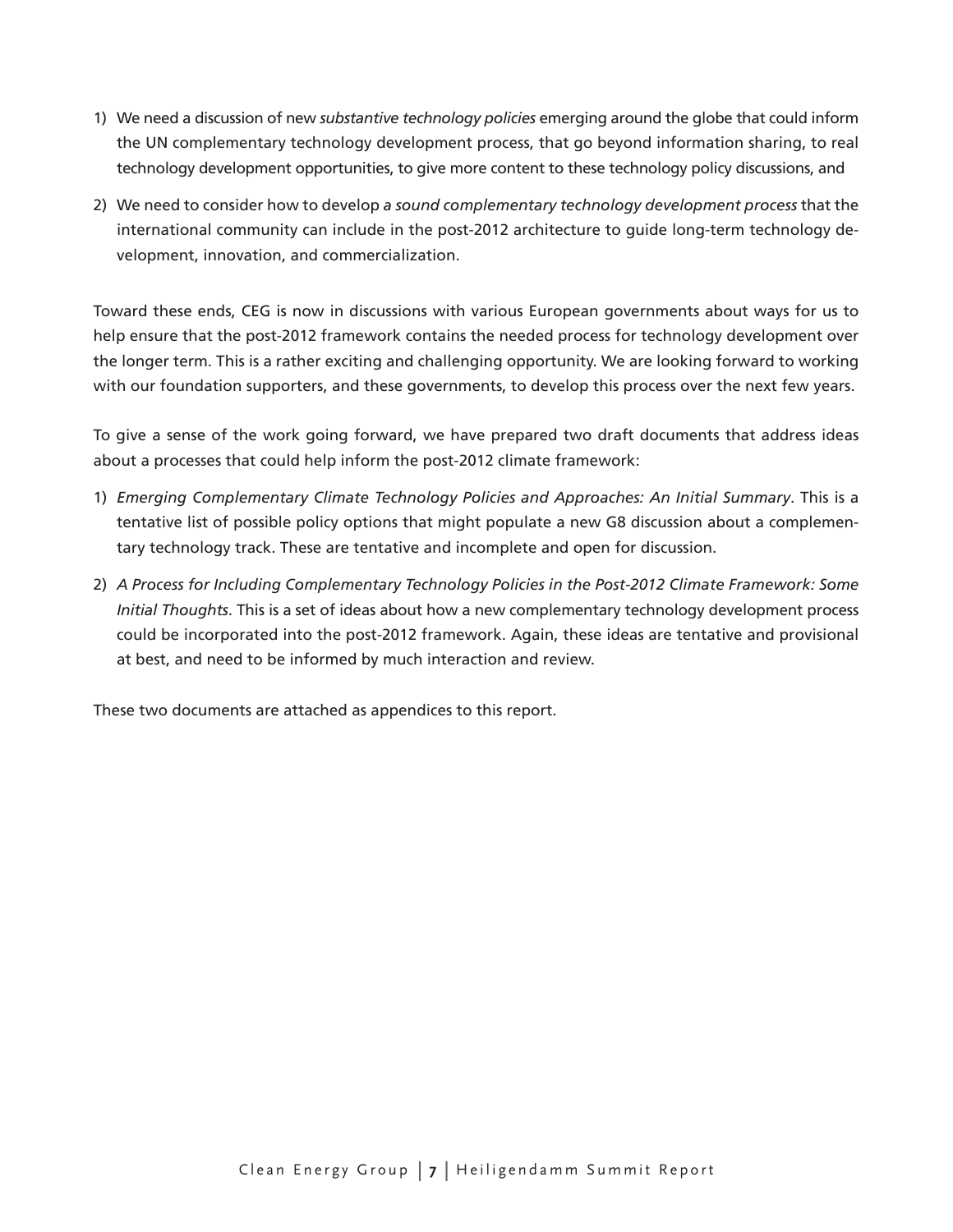# Appendix A Emerging Complementary Climate Technology Policies and Approaches: An Initial Summary

A Working Paper by Clean Energy Group July 2007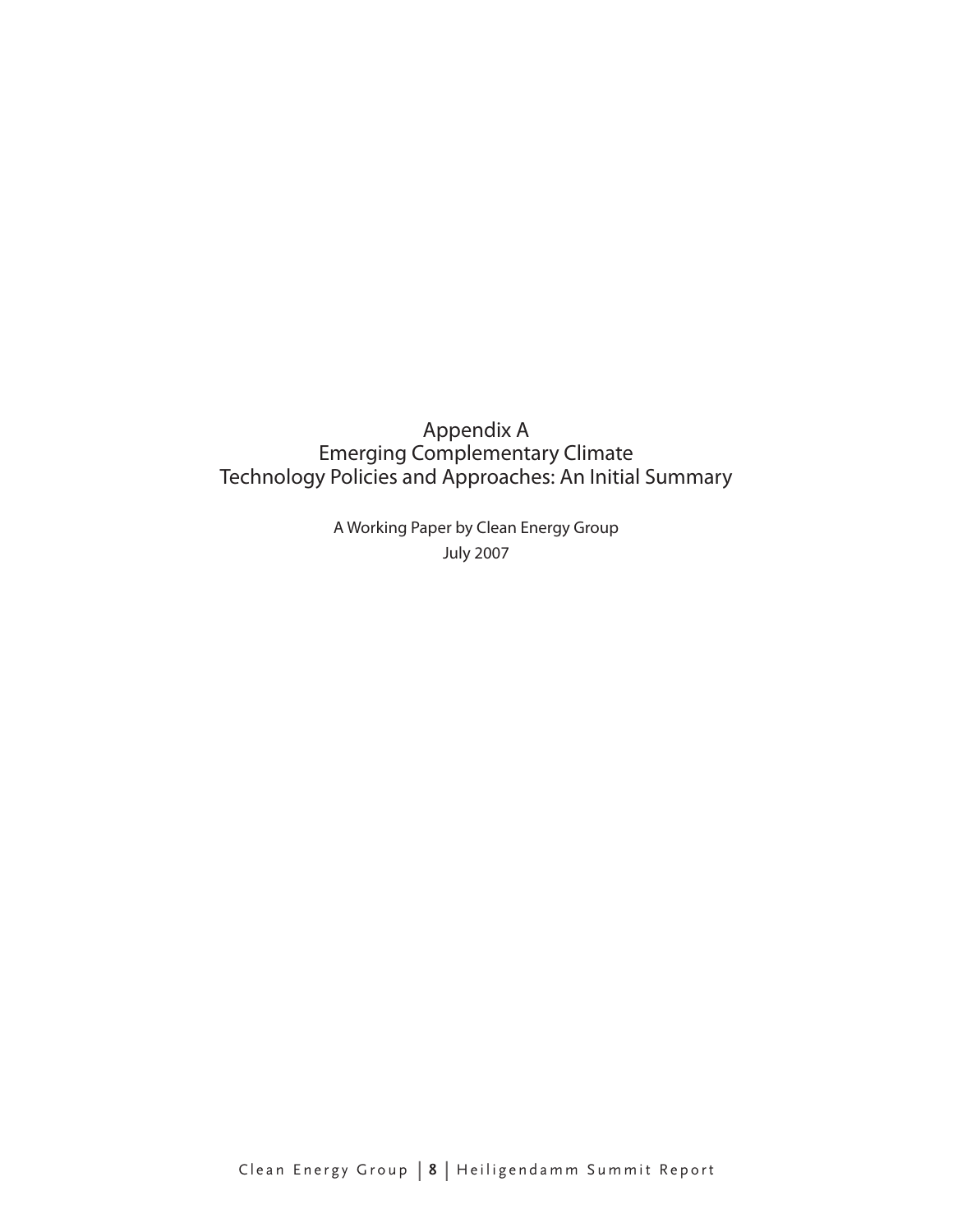This summary is intended to capture the set of climate policies related to technology development and innovation that are now emerging across the globe. This list is not all-inclusive, but it does begin to describe the complementary regime of technology-based policies that deserve serious attention and dialog at sub-national, national, and international levels.

Technology-based policies addressing global climate change can be viewed as two interrelated parts, worth separating for future discussion: 1) standards that mandate or prohibit energy technologies or environmental effects and 2) technological innovation, finance, and commercialization. These policies can play a key role in structuring future technology agreements for the post-2012 climate framework.

# Technology Standards, Initiatives, and Commitments

#### Technology Bans or Phase-outs

Policies that ban or phase out obsolescent products and processes can accelerate the deployment of climate friendly policies. Australia, for example, has announced plans to phase out incandescent light bulbs, which will be banned from sale in Australia beginning in 2009. The United States Congress is considering similar legislation.

#### Technology Mandates

As with banning climate-warming technologies, mandating no-carbon or low carbon technologies can work faster than market-based cap-and-trade systems to effectuate certain targeted approaches to climate stabilization. Numerous technology mandates are already in place or under consideration around the world. For example, the EU plans to mandate universal carbon capture storage for new power plants by 2020, and British Columbia has proposed a similar mandate to take effect by 2016. Spain requires solar energy in new commercial and residential buildings. Germany is working on a regenerative heat law that would require new and renovated buildings to source certain percentages of their heat requirements from renewable energy. European countries have adopted feed-in tariffs requiring utilities to finance independent alternative energy production systems. A recently enacted law in Morocco aims to increase renewable energy consumption from two to ten percent of total consumption by 2010. In the US, the State of Connecticut is considering requiring the use of fuel cells for emergency power in public-safety buildings. The American Institute of Architects is proposing a strategy to design only no-carbon homes and offices by a date certain. In addition, many US states have enacted renewable portfolio standards for their electrical energy requirements.

#### Sectoral No-Net-Carbon-Emission Technology Commitments

Carbon-neutral sectors represent the first pieces of a carbon-neutral or low-carbon jigsaw puzzle that will eventually encompass the planet. The prime minister of British Columbia announced plans for a no-netcarbon energy system, with a requirement for carbon capture and sequestration by 2016. The Danish island of Samso is energy self-sufficient and carbon neutral.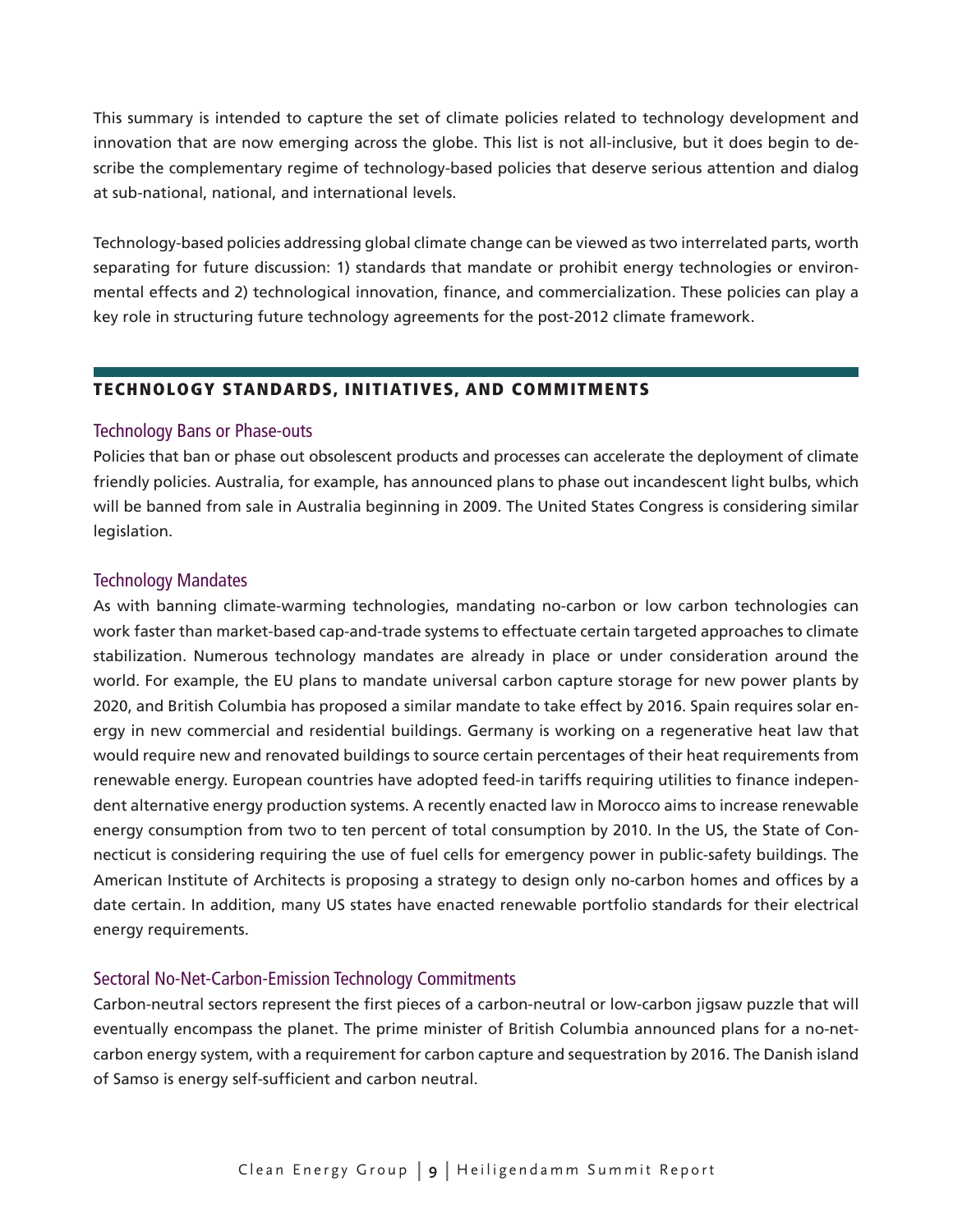#### Technology Performance Standards

Technology performance standards, while different from technology mandates, can serve the same purpose, if implemented properly and at sufficiently rigorous levels. Performance standards may be attained through existing technologies or through new technologies developed to comply with the performance standard more efficiently. California has adopted a greenhouse-gas-emissions performance standard for certain power plants. Performance standards include energy efficiency standards for appliances and vehicles. The International Energy Agency (IEA) has recommended improving energy efficiency through the Gleneagles G8 dialog. These recommendations include energy efficiency standards for new buildings, fuel-efficiency standards for vehicles, and mandatory appliance standards. In a recent communiqué, the ministers of IEA member countries called on the IEA to promote efficiency goals at all levels of government and to establish sector-specific benchmarks to spread efficiency best practices across the globe. New industrial facilities may also be subject to efficiency standards.

#### Government Procurement

Various low carbon technology purchasing commitments could be made on a national and multilateral basis. Hybrid or electric government vehicles, for instance, would be practical for many applications.

#### Innovation, Finance, and Commercialization

#### Transition Management and Niche Management

Transition management both pushes clean-technology supply and pulls clean-technology demand. Niche management applies globally developed technologies to local or national conditions where the technology's advantages are strongest. The Netherlands is pursuing technology-transition management strategies with different transition plans for different technologies—that will help move the nation from a carbondependent to low-carbon economy.

#### Distributed Innovation

Distributed innovation, open innovation, and open source strategies to accelerate the development of socially desirable technologies have been used in IT, agriculture, health, and industry, but similar strategies have not been applied to climate technology. These strategies take advantage of the rapid increases in knowledge and advances in electronic communication that characterize modern business and recognize that companies can no longer afford to rely entirely on their own research to acquire the best innovative ideas for product development. There are many new models of foundations and governments (such as the Rockefeller Foundation and Gates Foundation) advancing distributed innovation approaches to solve technological problems facing poor and vulnerable people in developing countries, on issues ranging from HIV vaccines to malaria drugs. All involve new private and public partnerships targeted at product development to overcome persistent market barriers. One such example is BIOS (Biological Innovation for Open Society) that works to develop new crop varieties for humanitarian and commercial purposes.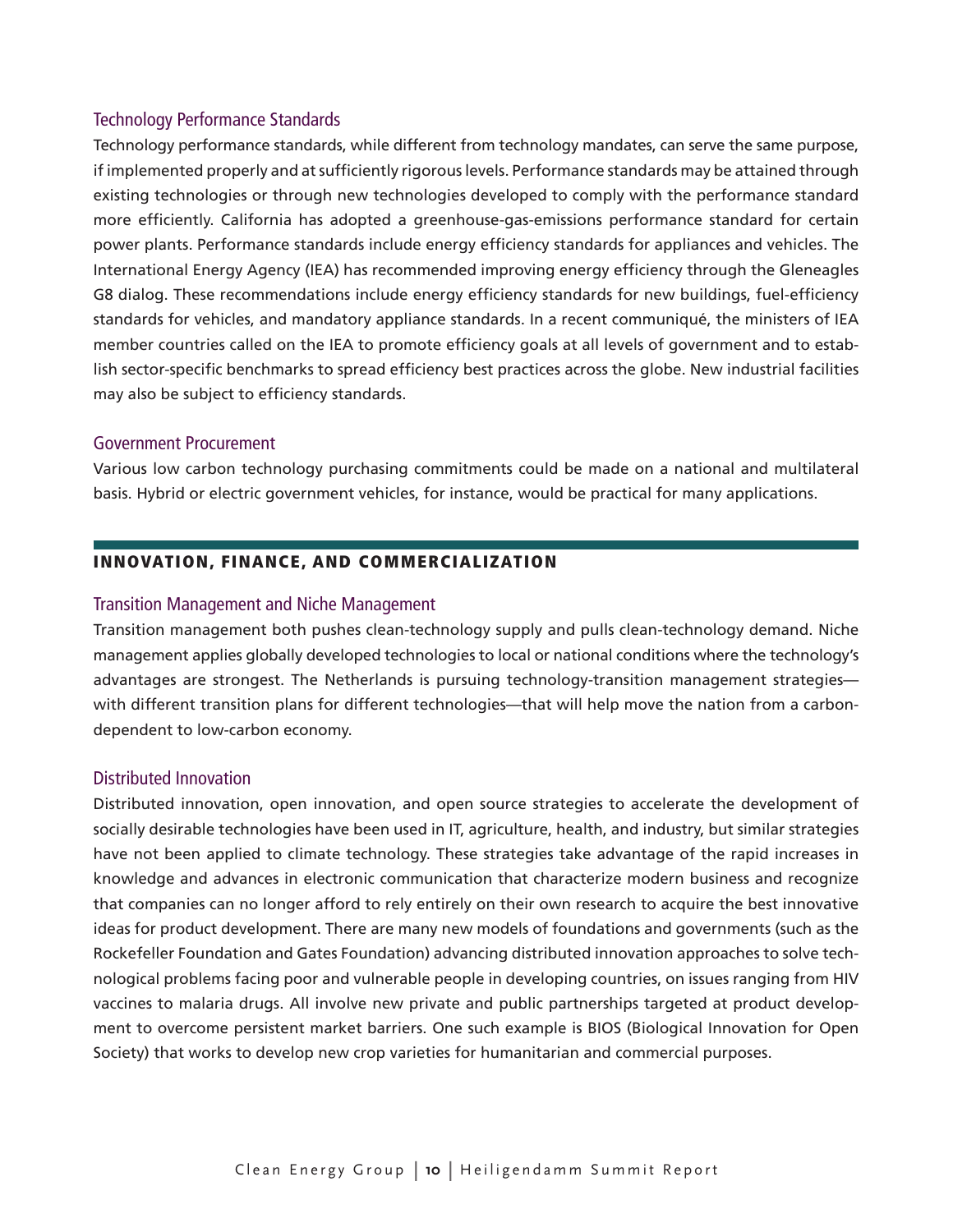#### Prizes

Numerous efforts are underway to reward the achievement of carbon related performance goals with financial incentives. Utilities, for example, offer "golden carrot" financial awards to manufacturers of highefficiency refrigerators.

#### Advanced Research

Many proposals for innovative research could be coordinated or implemented on a multilateral basis. Advanced research to support clean technology could include advanced training and fellowships for researchers working on low-carbon energy technologies. Also, new clean-energy research initiatives to build global innovation capacity and new low carbon technologies could be modeled after the new Challenge Programs emerging in public agriculture and health sectors (e.g., HarvestPlus and Generation Challenge). These programs have multilateral support, use distributed innovation, and employ public and private partnerships to address agricultural productivity, food security, and health problems in developing countries.

# Pilot Test Beds for Clean-Energy Projects

Emerging low carbon technologies need more pilot testing on a coordinated basis to demonstrate proof of concept and to attract investment capital. A greater global role for such incubator-type pilot programs, working cooperatively, could accelerate technology improvement and adoption.

#### Multilateral Funds

Additional multilateral funds are needed to encourage international collaboration on low-carbon research and development, with an aim toward accelerated product development of commercially viable projects.

#### Public-Private Partnerships

More targeted public-private partnerships are needed to link high-risk research to potential commercial developers.

#### Environmental Competition Statutes

This is a new idea to require polluters with high-carbon emissions to compensate competitors who achieve lower emission levels for the costs of meeting those limits.

#### Innovative Financing

Many new technologies will need innovative financing to become commercially viable. For example, some emerging technologies will need pre-commercialization financing to overcome the technology risk associated with initial prototypes that conventional investors typically avoid. In addition, many variants on existing or new tax and subsidy programs can be explored in the effort to accelerate clean energy technology. Financing cuts across all of these policy measures.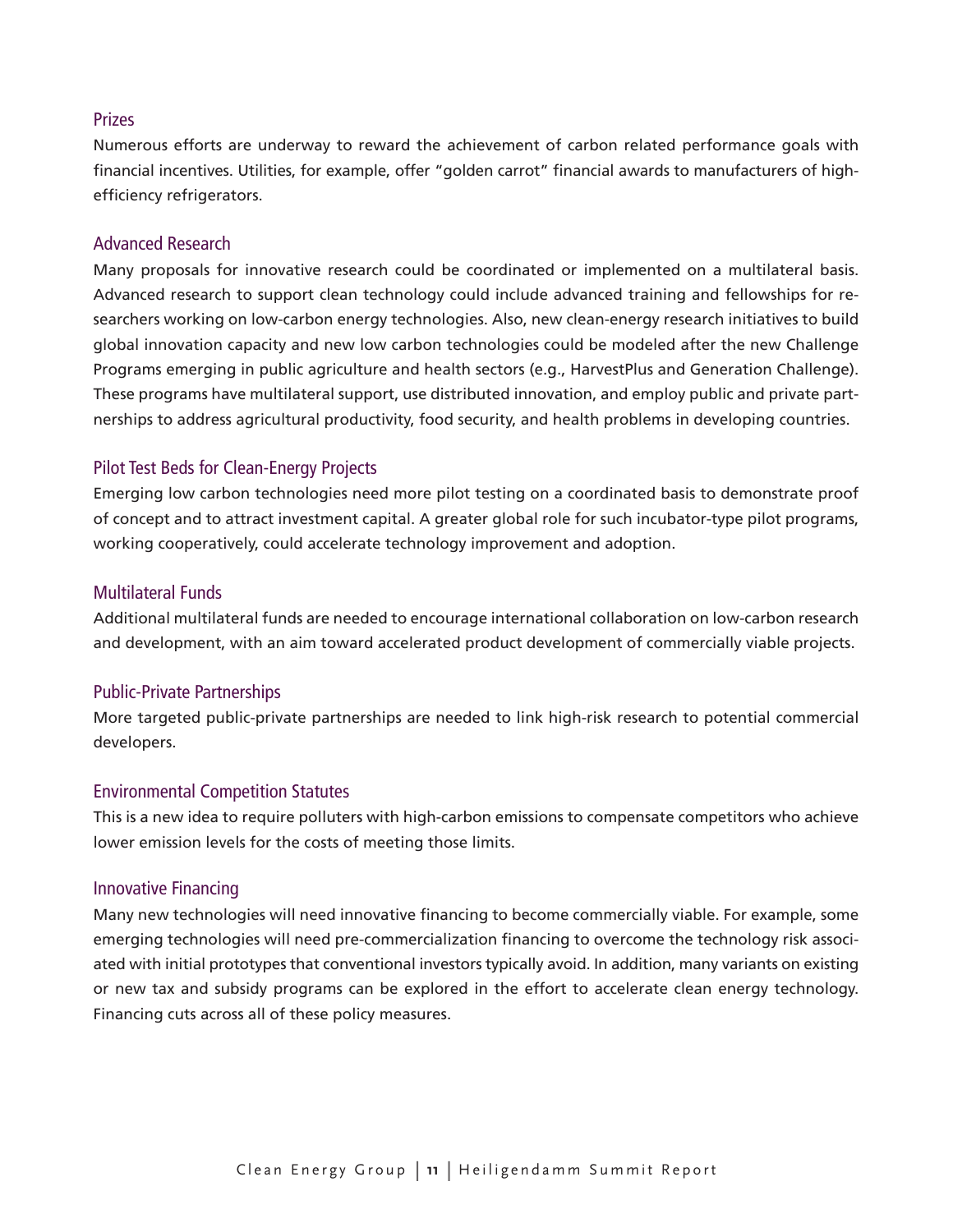Appendix B A Process for Including Complementary Technology Policies in the Post-2012 Climate Framework: Some Initial Thoughts

> A Working Paper by Clean Energy Group July 2007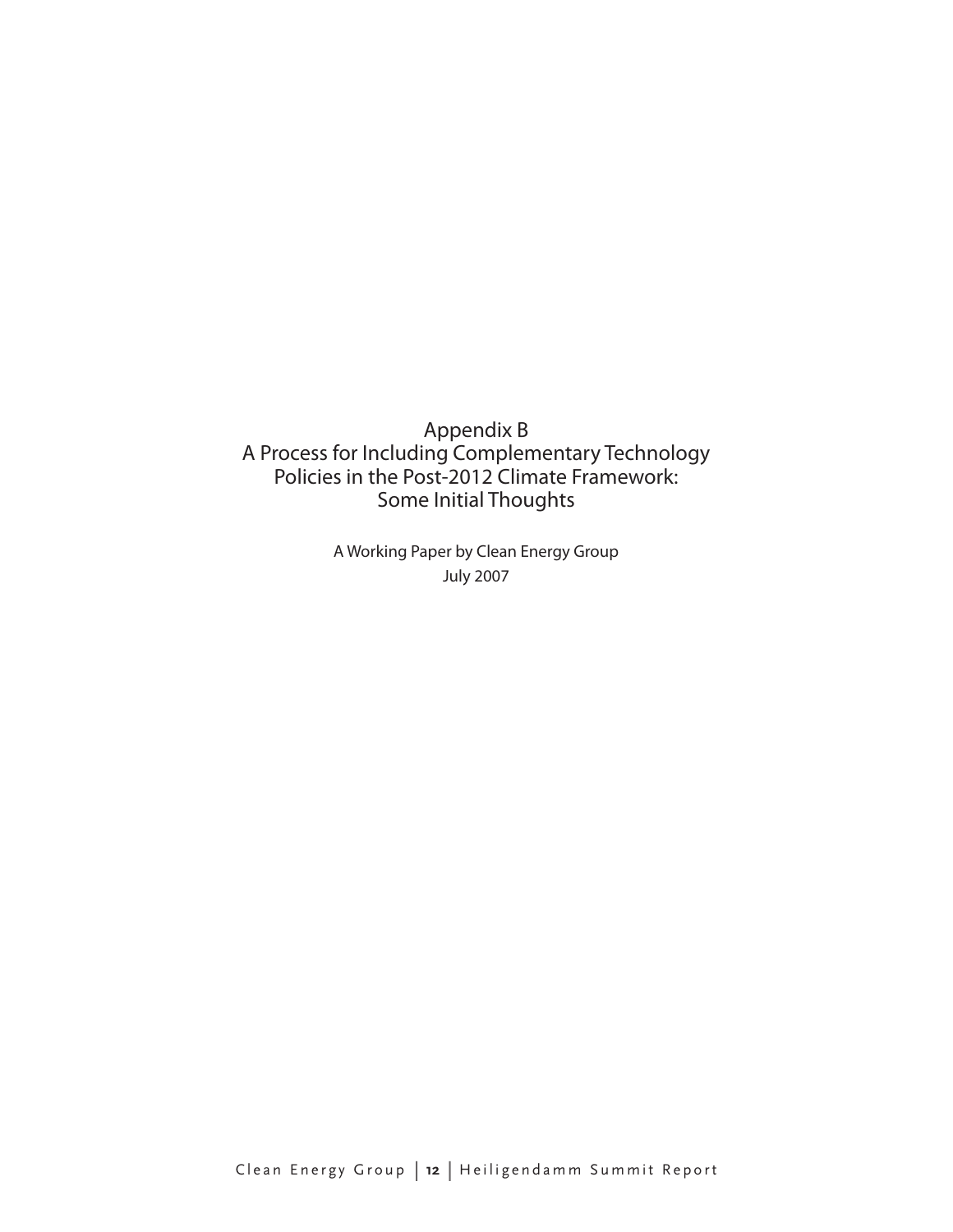One of the key challenges for G8 governments following the 2007 climate summit in Heiligendamm is the development of a post-2012 (post-Kyoto) climate stabilization architecture. Among other things, an effective architecture will need to include not only an extended and strengthened cap and trade system, but also new complementary climate technology measures.

Creating complementary technology measures presents a set of challenging policy questions:

- What process is optimal to capture the best minds to work on these technology questions, while recognizing that many national, local, and other technology policy initiatives are already underway?
- Is this process one of creating new institutions, new policy frameworks, new agreements, new initiatives, and new and more effective networks that will be more widely distributed?
- Or, might this new process simply be a new way to more effectively link existing activities to accelerate technology innovation globally and nationally—but to do so in new, distributed ways that take advantage of cutting edge information technology?

In the end, an effective process for bringing complementary climate technology-based strategies into the post-2012 climate framework is probably all of these and more.

The laundry list of desirable technological and financial energy policies will continue to grow, but the missing link between current clean energy systems and a sustainable energy future *is an implementation process for bringing these policies up to scale*.

Simply put, we do not yet know how to bring about the massive technology changes that will be needed to address global climate change and energy security issues within critical timeframes (such as the next decade, as noted in the Heiligendamm agreement).

At this juncture, there is not even an organized process in place at any level to discuss how to approach the problem of creating a realistic commercialization structure. The current structure for implementing the market-system approach to climate change is cap and trade. What will the implementing structure for the complementary technology track look like? And what will the international community consider as it approaches this question?

Interestingly, the Heiligendamm Summit Declaration contains some suggestions for new ways to structure this complementary technology development process. Rather than a purely top down approach, it suggests the need for more of a disaggregated approach, involving sub-national and other players:

We share a long-term vision and agree on the need for frameworks that will accelerate action over the next decade. Complementary national, regional and global policy frameworks that co-ordinate rather than compete with each other will strengthen the effectiveness of the measures.<sup>14</sup>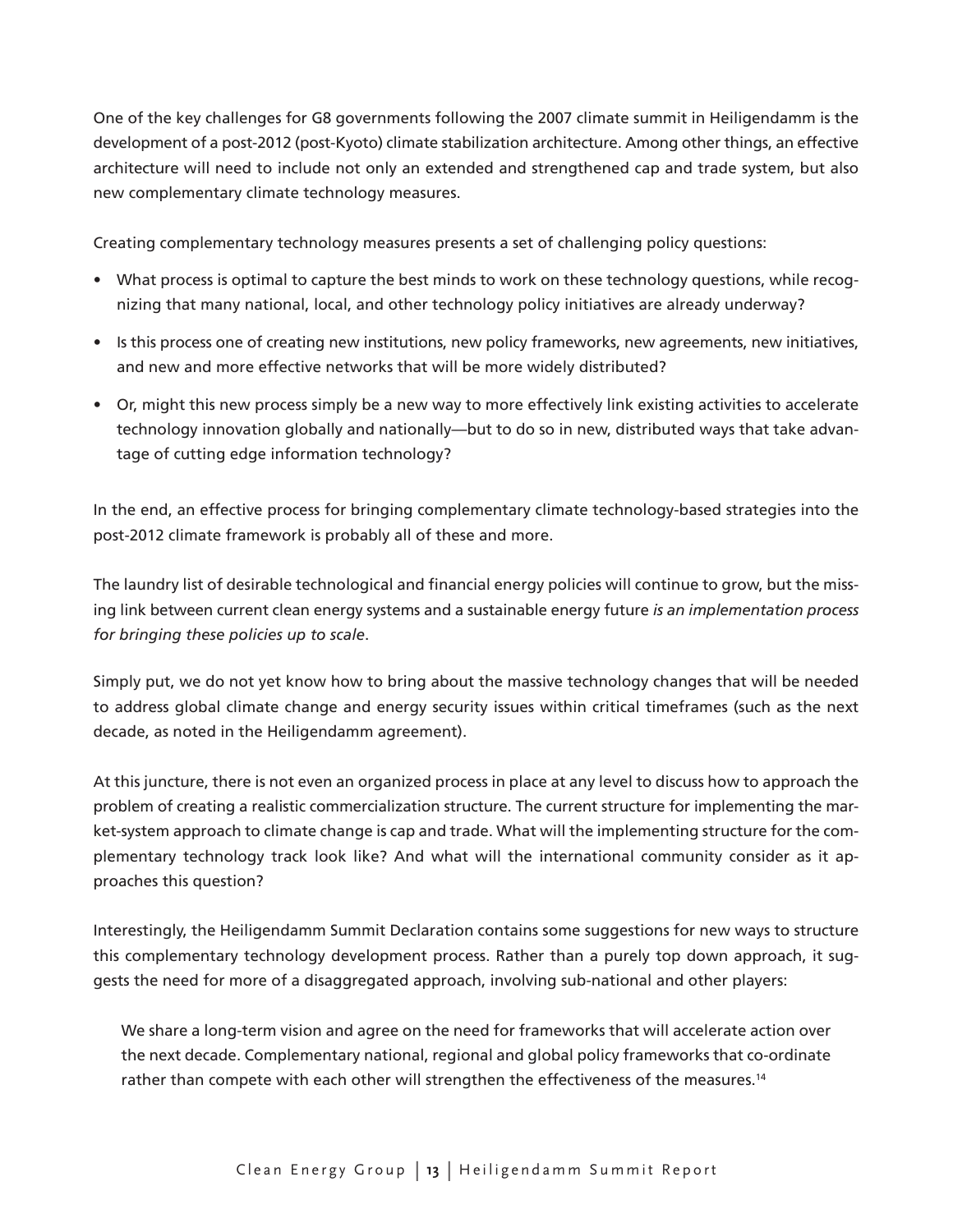Furthermore, to ensure sustainable investment decisions worldwide, we need an expanded approach to collaboratively accelerate the widespread adoption of clean energy and climate-friendly technologies in emerging and developing economies.15

So what would a new geometry of technology solutions look like—what kind of process could capture the means to implement the menu of technology options outlined in the Heiligendamm Summit Declaration?

First, a solid foundation could be established at Bali if the countries simply committed to establishing a complementary technology-development process through a statement such as the following:

The parties agree to explore consideration of various climate technology innovation strategies to complement the cap and trade system, which could include cooperative measures such as CO<sub>2</sub> performance standards, technology mandates and bans, transition and niche management strategies, and various network approaches such as distributed innovation.

Second, to give some content to that general statement, a host of complementary technology initiatives and approaches could be referenced and put in place under this process. Some of these initiatives could involve subsets of parties, working on specific technologies or sectors—in effect, a disaggregated and manageable processes that could create partial solutions to key technology deployment problems. The Heiligendamm Summit seems to contemplate these differentiated activities, in both the developed and developing countries. A more adaptive, bottom up process, linking many disparate efforts, might have a good chance of advancing progress.

In turn, this combination of specific solutions—that would be linked together—could then be fed back into a broader approach that would be consistent with various cap and trade measures.

For the sake of early discussion, some, but certainly not all, of these activities could include:

- A global distributed research and development platform to accelerate research and development into commercialization of breakthrough low carbon technologies, which could link university innovation centers and incubators to expand market opportunities.
- Multilateral technology-based agreements where countries, states or other entities, public and private, agree to explore more rapid deployment of low carbon technologies, such as carbon capture and sequestration in a time frame that goes beyond demonstration projects.
- A collaborative, multilateral process to reach consensus on progressive introduction of lower carbon emissions standards for various sectors, such as power, automobiles, buildings, and similar sources.
- A joint examination of how to better apply known technology innovation principles to the challenge of massive low carbon technology turnover.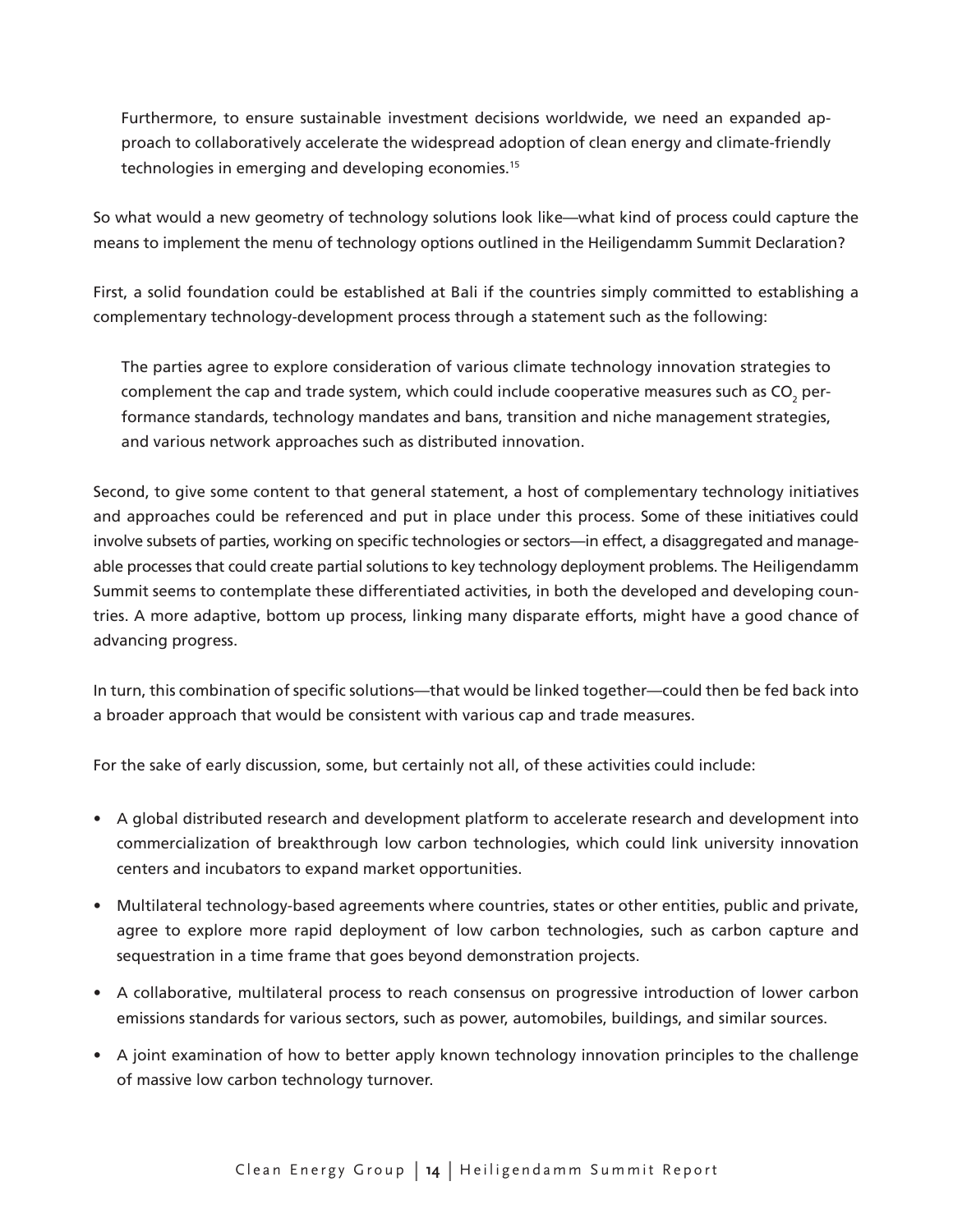- A distributed innovation process where parties along a value chain for select technologies collaboratively identify problems and solutions, with governments and other parties providing new financial incentives to speed technology commercialization into the marketplace (using new company platforms such as Innocentiv as an example).
- A process dedicated to transfer of technologies into developing countries that targets intellectual property (IP) barriers and explores new forms of public patents and other means to deliver products into underserved markets.
- Common examination with private and public parties of new commercialization vehicles to speed introduction of breakthrough technologies into traditional finance structures—what some have called the continuing "first commercialization challenge" for emerging technologies.
- An investigation of how government-procurement policies that leverage the buying power of governments can be used to create market stimulus for technological innovation.

Any number of processes may be suitable for establishing complementary climate technology policies, and a broad panoply of processes merits consideration. However, it is not clear what this complementary track will look like. It is that question that we hope to explore over the coming year, with the help of our partners and the support of participating governments.

As a first impression and, as noted here, we think the challenge before us is to marry a cap and trade system with global characteristics with a technology process that might well involve more diversity among nations, with a wide breadth of solutions.

As we do know, modern innovation arises not so much from top-down linear processes as from bottom-up, complex, adaptive, iterative, and interconnected systems. The challenge of organizing democratic systems to accelerate clean energy technology should be one of many issues discussed by the international community as it begins its work on developing a complementary clean energy technology strategy this year.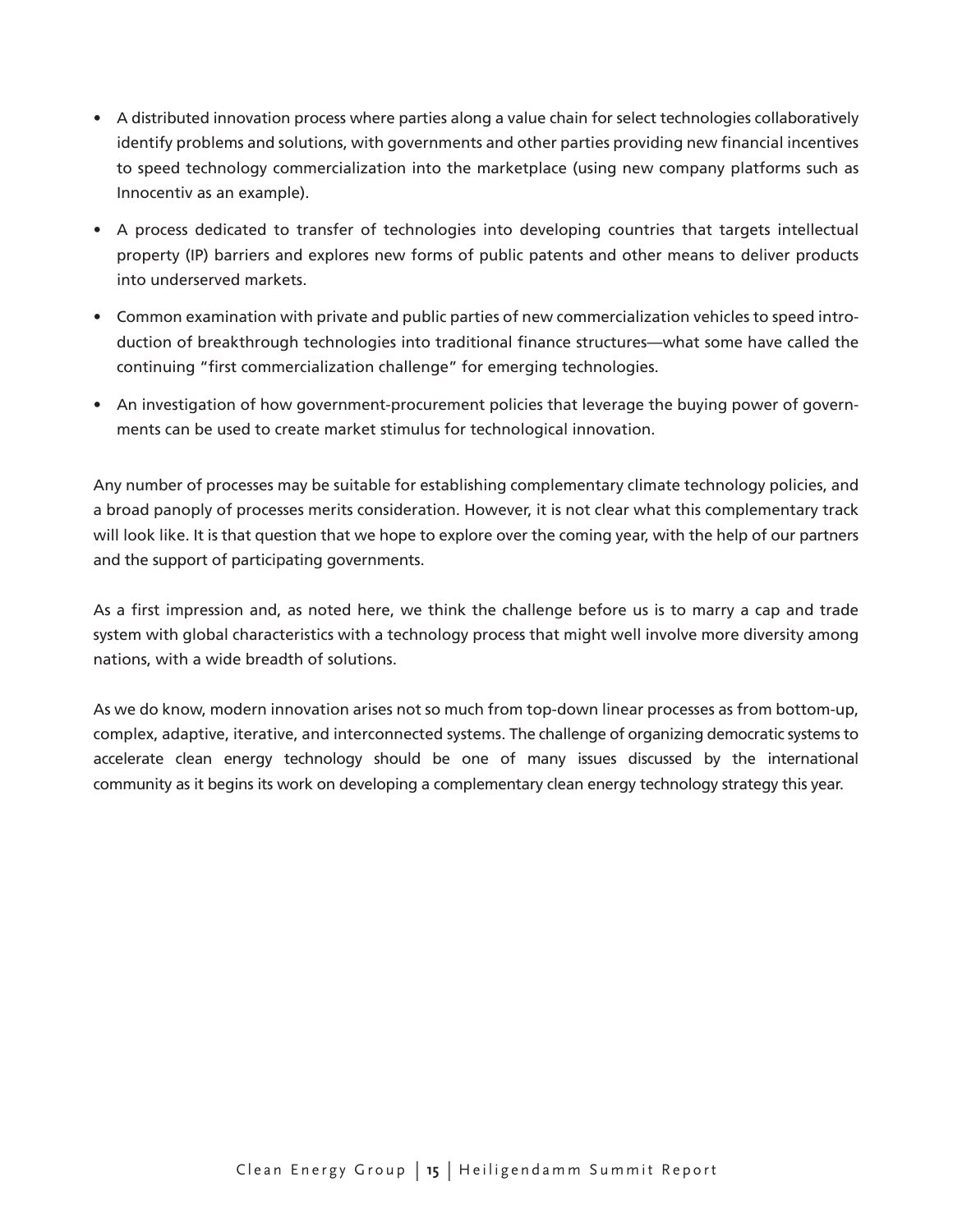#### **ENDNOTES**

1 Professor John Kirton, University of Toronto, Director of the G8 Research Group. *Toronto Globe and Mail*. June 9, 2007 at A15. Professor Kirton added, "On climate, there are five firsts and they are all big ones." The article explains Professor Kirton's superlatives:

 Prof. Kirton was impressed that in addition to agreeing to work toward cutting 1990-level emissions in half by 2050, creating a post-Kyoto framework with an actual deadline and getting the United States "in the game" as a carbon-constraining member, the "plus 5" nations invited to the summit—Brazil, China, India, Mexico and South Africa—also "agreed for the first time to be in as carbon-constraining states."

- 2 The Oak Foundation, Rockefeller Brothers Fund, Surdna Foundation, Heinrich Böll Foundation and other supporters have encouraged us in support of this technology initiative.
- 3 Heiligendamm Summit Declaration, June 7, 2007, at Para. 43.
- 4 Id. at Para. 50.
- 5 Id. at Para. 54.
- 6 Id. at Para. 50.
- 7 Id. at Para. 41.
- 8 Id. at Para. 43.
- 9 Id. at Para. 50.
- 10 Id. at Para. 54.
- 11 Id. at Para. 55.
- 12 Joint Position Paper of Brazil, China, India, Mexico and South Africa participating in the G8 Summit, June 8, 2007, at Par. 22.
- 13 Id. at Para. 23.
- 14 Heiligendamm Summit Declaration at Para. 50.
- 15 Id. at Para. 54.